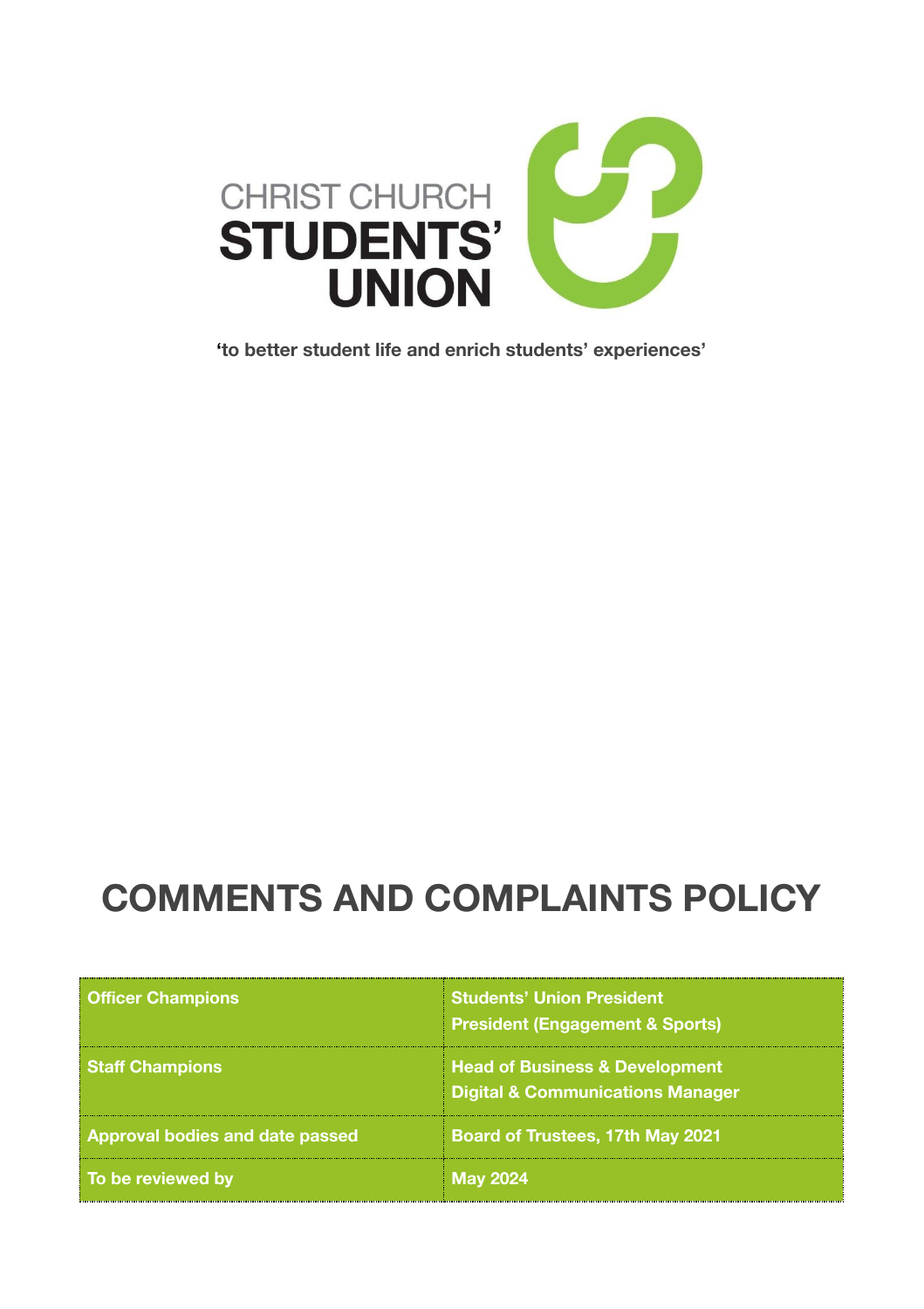

[I](#page-1-0)**[ntroduction](#page-1-0) [Objectives of the Procedure](#page-1-1)  [Scope](#page-1-2) [Expectations](#page-2-0)  [How to submit a comment or complaint](#page-2-1) [Comments and feedback](#page-3-0)  [Complaints](#page-3-1) [Concluding a complaint](#page-4-0)  [Data Handling](#page-4-1)** 

#### <span id="page-1-0"></span>**1. Introduction**

a. Christ Church Students' Union ('CCSU' or 'the Union') strives for continuous improvement and is committed to providing members with outstanding services to enhance their experience whilst at University. The Union welcomes feedback and suggestions that can help in the development of these services.

#### <span id="page-1-1"></span>**2. Objectives of the Procedure**

- a. To clarify the roles and responsibilities of the complainant and the Union;
- b. To ensure transparency so that all involved know what to expect of the process;
- c. To encourage the resolution of issues and complaints informally and at the earliest stage possible;
- d. To adopt best practice in dealing with complaints fairly;
- e. To learn from complaints and make improvements where appropriate;
- f. To provide an objective view at each stage of the process; and
- g. To provide a mechanism for appeal.

#### <span id="page-1-2"></span>**3. Scope**

- a. This Policy covers all Union services. All complaints relating to any of the Union's democratic structures, elected officers and representatives, constitution, code of conduct, policies, and procedures are outside of the scope of this Policy and will be dealt with separately under the Bye-Laws of Christ Church Students' Union.
- b. Complaints about other students shall usually be considered by the University under the **Student [Procedures](https://cccu.canterbury.ac.uk/planning-and-academic-administration/registry/student-procedures/student-procedures.aspx)** process.
- c. The Union encourages respect and tolerance and all organisations, clubs, societies and other student groups that we work with commit to these values. We will work with clubs and societies to resolve complaints, but we will not intervene where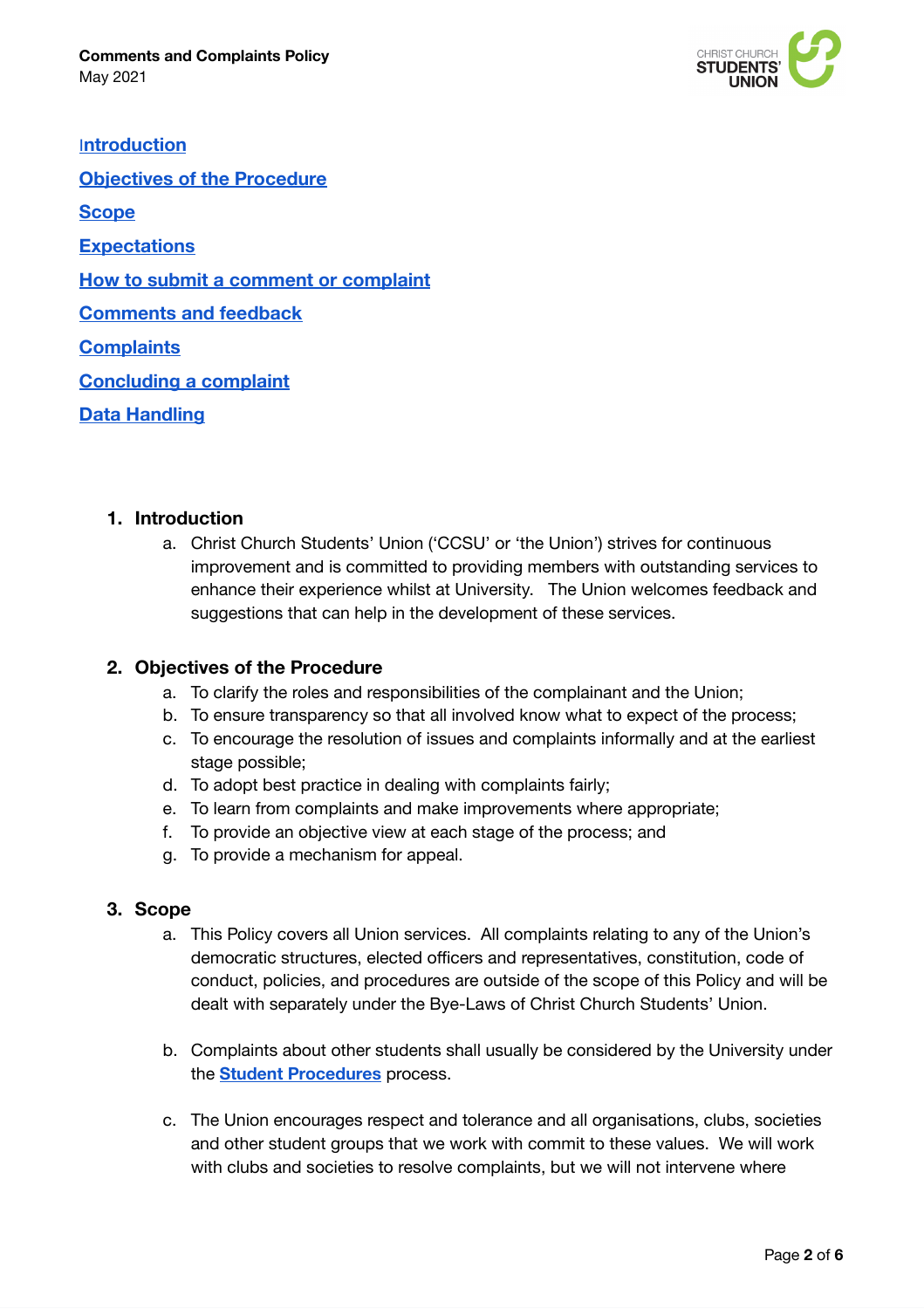

individuals, not acting in an official capacity, have disagreements. We will offer guidance and support on managing these situations wherever we can.

- d. If the complainant is unclear whether their complaint is of a political nature or not, or a matter specifically relating to a member of a student group acting in their official capacity, the final interpretation will be the responsibility of the Students' Union President or the Chief Executive. If advice is needed on a complaint, or if any part of this procedure is unclear, the complainant can speak with the Students' Union President or Chief Executive, who can provide any help required.
- e. Any comments received about University services and/or staff will be logged by the Union and passed to the University Student Communications Team. Complaints about the University should follow the **University [Complaints](http://www.canterbury.ac.uk/students/academic-services/complaints.aspx) Procedure**.

#### <span id="page-2-0"></span>**4. Expectations**

- a. The Union will treat anyone who complains with courtesy and respect. The issue will be taken seriously and every effort will be made to try and resolve the complaint. In the first instance we will try to resolve complaints informally. Any complaint will be acknowledged and will be dealt with by an appropriately knowledgeable person. A response will be provided within a reasonable timeframe and we will keep the complainant informed about that timeframe and any delays.
- b. The procedure laid out in this Policy is at all times subject to a requirement of reasonableness. Any person found to abuse the procedure, for example by deliberately making false accusations, may be disciplined through the appropriate procedure.
- c. Confidentiality will be respected and we will seek permission where others need to be involved. If the complaint indicates evidence of potential criminal activity or harm to an individual, the Union reserves the right to break confidentiality upon approval of the Students' Union President or Chief Executive.
- d. As part of a commitment to continuous improvement, the Union's Leadership Team will actively review all comments and complaints received (anonymised, if required) and ensure these are communicated internally to the appropriate people and services to support the future development of the Union's services.

#### <span id="page-2-1"></span>**5. How to submit a comment or complaint**

- a. Comments can be received:
	- i. in person come and speak to a staff member or an elected officer in Canterbury or Medway;
	- ii. on the Union's website **[www.ccsu.co.uk/feedback](http://www.ccsu.co.uk/feedback)**;
	- iii. via Facebook **[www.facebook.com/ChristChurchSU](http://www.facebook.com/ChristChurchSU)**; or
	- iv. via Twitter **[www.twitter.com/ChristChurchSU](http://www.twitter.com/ChristChurchSU)** via email **[hello@ccsu.co.uk](mailto:hello@ccsu.co.uk)**.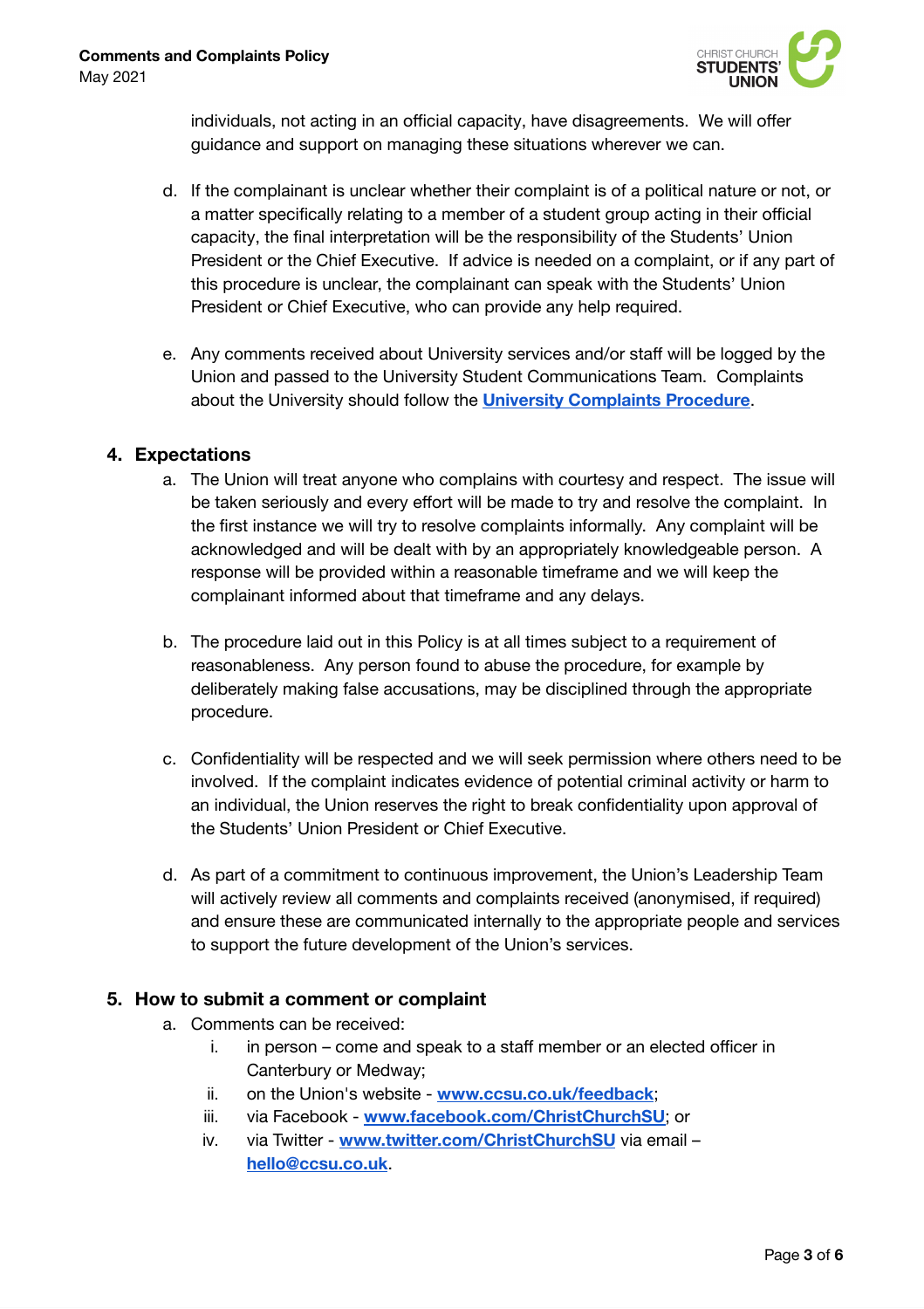May 2021



b. Formal complaints **must be [submitted](https://docs.google.com/forms/d/e/1FAIpQLSdT6LcmSZLuHHZFxJI2V97l68bde_VzyxnCKgQKRs5rTWrg9Q/viewform?c=0&w=1) by this form**. This will ensure complaints are recorded, tracked, and progressed through the Union's procedures and complainants are updated regularly.

### <span id="page-3-0"></span>**6. Comments and feedback**

a. The Union will acknowledge all comments and feedback on Union services, wherever contact details have been provided. Comments and feedback may be utilised by the Union in future marketing and publicity material.

## <span id="page-3-1"></span>**7. Complaints**

- a. Complaints must be made by named individuals. Anonymous complaints will not be considered.
- b. The Union will deal with complaints in confidence and within the indicated time scale wherever possible. Where this is not possible, the Union will contact the complainant to agree a timescale and a way forward in handling the complaint. Where the Deputy Chief Executive is not available, or is somehow involved in the complaint, they shall be substituted by the Chief Executive.
- c. Initial Handling of Complaints
	- i. All complaints will be acknowledged within three working days of receipt by the Comms Team, if contact details have been provided.
- d. Stage One Informal
	- i. In the first instance the Union encourages members to seek an informal resolution, where appropriate, and agreed by all parties. Where this is not appropriate, the complaint shall be considered under Stage Two - Formal.
	- ii. The Comms Team will assemble a suitable Complaints Panel consisting of two sabbatical officers, but not including the Students' Union President.
	- iii. The Comms Team will also appoint an Investigating Officer, who shall be a manager within the Union, to progress the complaint. This may include obtaining further information from the complainant, including a desired resolution.
- e. Stage Two Formal
	- i. At Stage Two the role of the Investigating Officer will be to establish the facts of the case promptly, obtain written evidence, interview witnesses and keep written records. In conducting interviews the Investigating Officer will state the issues as known; ask for information and explanations, and inform the complainant of the next steps and timelines. They will consult with staff advisers as necessary and prepare a written summary of findings.
	- ii. The Complaints Panel will then review the information provided and agree on the outcome of the complaint.
- f. Stage Three Initial Appeal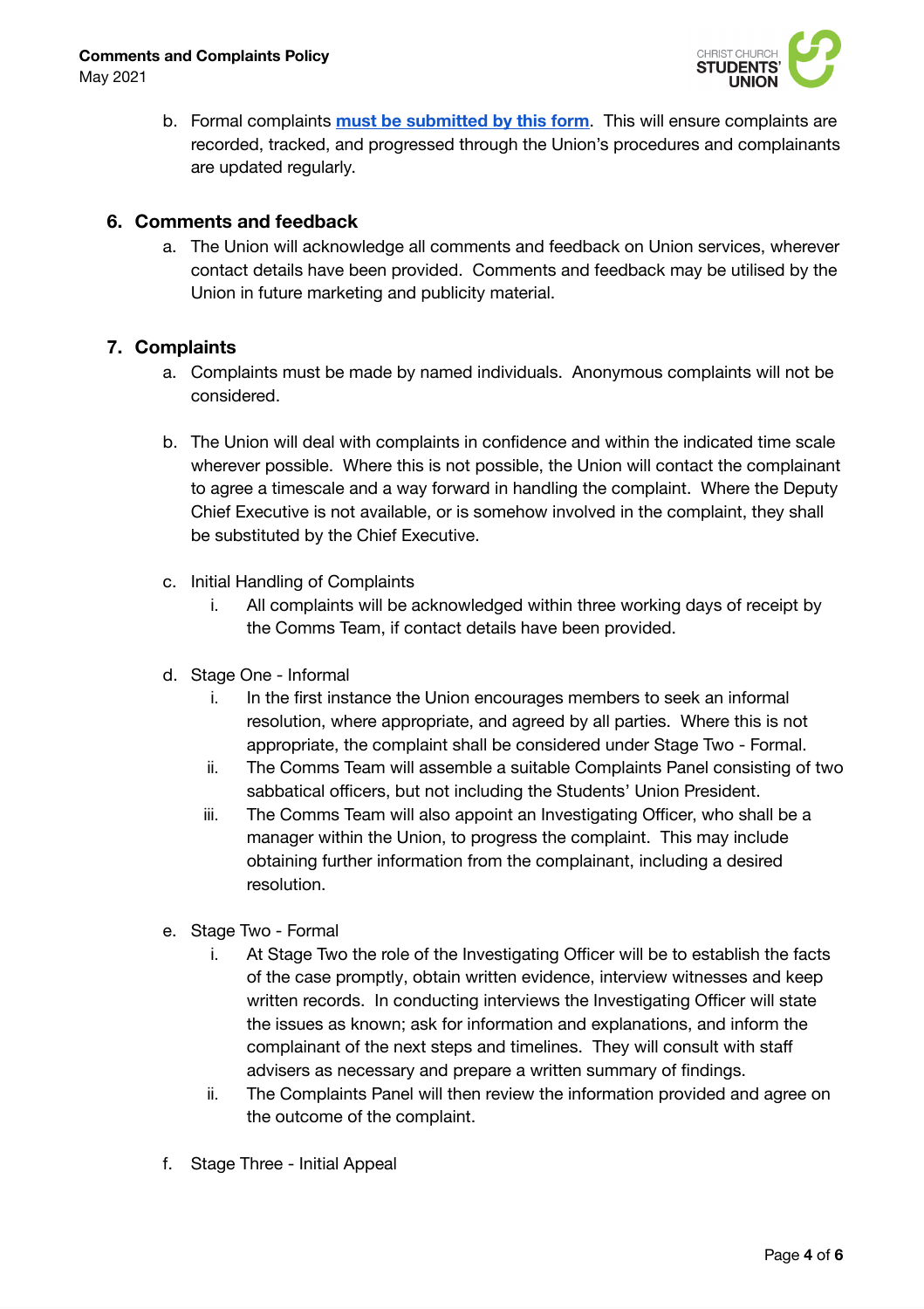

- i. If the original complainant is unsatisfied with the outcome of Stage Two, they have the right of appeal, which must be communicated in writing within ten working days of the notification of the outcome of Stage Two. The
- ii. An Appeals Panel consisting of the Union's Deputy Chief Executive and a sabbatical officer (not including the Students' Union President or sabbatical officers involved at Stage Two) will consider the appeal.
- iii. Stage Three may include review of any new evidence presented, or an expansion of the evidence-gathering. This will be at the discretion of the Appeals Panel.
- iv. The Appeals Panel will review the entire complaint within five working days and inform the complainant if the original decision has been upheld or overturned. If the latter the email will include any remedial action that is to occur.
- v. The determination of the complaint at Stage Four is final. There is no further appeals process to review the original complaint.
- g. Stage Four Final Appeal
	- i. If the complainant is dissatisfied with the way the complaint has been handled during stages One to Three, they must notify the Students' Union President (**[president@ccsu.co.uk](mailto:president@ccsu.co.uk)**) and Chief Executive (**[ceo@ccsu.co.uk](mailto:ceo@ccsu.co.uk)**) within five working days. The Students' Union President and Chief Executive will then review the records and ascertain if there is a basis for complaint about the treatment of the Member (but not the original complaint), and will communicate the outcome directly with them.
- h. Stage Five University
	- i. Under the **Code of Practice for the [Operation](https://ccsu.co.uk/pageassets/about/policy/Students-Union-Code-of-Practice-2018.pdf) of the Students' Union** a student does, under certain circumstances, have the right to complain about the Students' Union to the Governing Body of the University via the Clerk.

# <span id="page-4-0"></span>**8. Concluding a complaint**

- a. In the event of a justified complaint against a person or group, the following procedure shall apply:
	- i. if the Complaints Panel or Appeals Panel conducting the investigation considers that there has been a breach of the Union or University disciplinary policies then the matter will be referred to the relevant authority;
	- ii. the complainant shall not have a right to demand that the Disciplinary Procedures are invoked, or that sanctions be imposed; and
	- iii. once all investigations are concluded, written communication will be sent to the complainant setting out how the complaint was investigated and details of any actions taken as a result of the findings.

# <span id="page-4-1"></span>**9. Data Handling**

a. Data on comments and complaints will be handled and retained in accordance with the Union's Data Protection Policy.